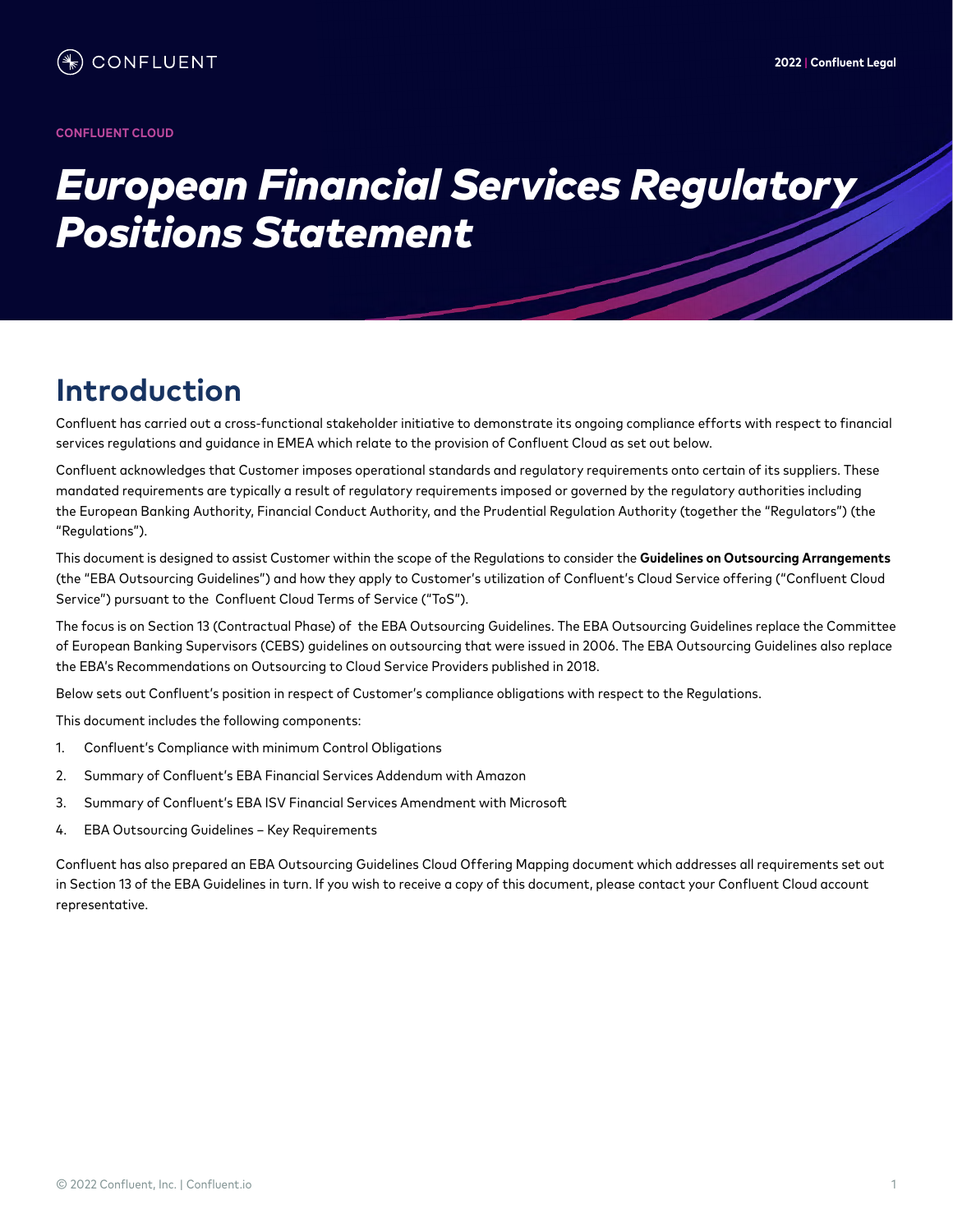# **Confluent's Compliance with Minimum Control Obligations**

The Regulations impose a series of minimum control standards which are often captured by Customers in the form of policies or minimum control obligations. Below we set out Confluent's compliance standards and Policies in the context of the Confluent Cloud Service.

# **(a) Confluent's Compliance Standards:**

### **a. Confluent's Compliance Standards**

The Confluent Cloud Service is currently GDPR and CCPA ready, ISO 27001, PCI DSS, HIPPA, and SOC 1, SOC 2, and SOC 3 compliant. Further details of the compliance standards that Confluent Cloud offers can be found on the Confluent Trust and Security page which can be found at the following links:

<https://www.confluent.io/trust-and-security/> [https://docs.confluent.io/current/cloud/faq.html#what-compliance-standardsdoes-ccloud-offer](https://docs.confluent.io/current/cloud/faq.html#what-compliance-standardsdoes-ccloud-offer.)

- **b.** Confluent has implemented an information security program which is designed to provide the same level of protection as evidenced by:
	- 1. its security controls verified by its external auditors in its current System Organization Controls 1, Type 2 report and its current System Organization Controls 2, Type 2 Report (for availability/security and confidentiality);
	- 2. its current certification under ISO 27001; and
	- 3. its current compliance under PCI DSS.

Confluent conducts regular audits in respect of its Cloud offering (details are set out below).

Confluent shall provide a copy of its latest SOC 2 Report (last updated in March 2020) and its ISO 27001 Certificate to Customer on prior written request provided Customer is subject to adequate confidentiality obligations with Confluent.

# **(b) Privacy and Security:**

**Data Processing Addendum for Customers:** The basis on which the parties process personal data is set out in Confluent's Data Processing Addendum for Customers (the "DPA"). Our DPA is tailored to Confluent's cloud offering and fulfills processing requirements under GDPR and CCPA. The DPA is incorporated into the Confluent Cloud Terms of Service and is located here.

**Confluent Cloud Security Addendum:** Confluent will use commercially reasonable administrative, physical, and technical safeguards designed to prevent unauthorized access, use or disclosure of Customer's content, as more fully described in the Confluent Cloud Security Addendum located here.

**Privacy:** Confluent has established and published a Privacy Policy which can be accessed on our corporate website here.

### **(c) Proper Business Conduct:**

Confluent has taken adequate measures to ensure business, security, and privacy compliance and compliance with Confluent's internal policies, which contain substantially similar regulations to provide for integrity and proper business conduct, including but not limited to:

- Anti-Bribery Policy;
- Acceptable Use Policy;
- Information Security Policy;
- Modern Slavery Policy; and
- Privacy Policy;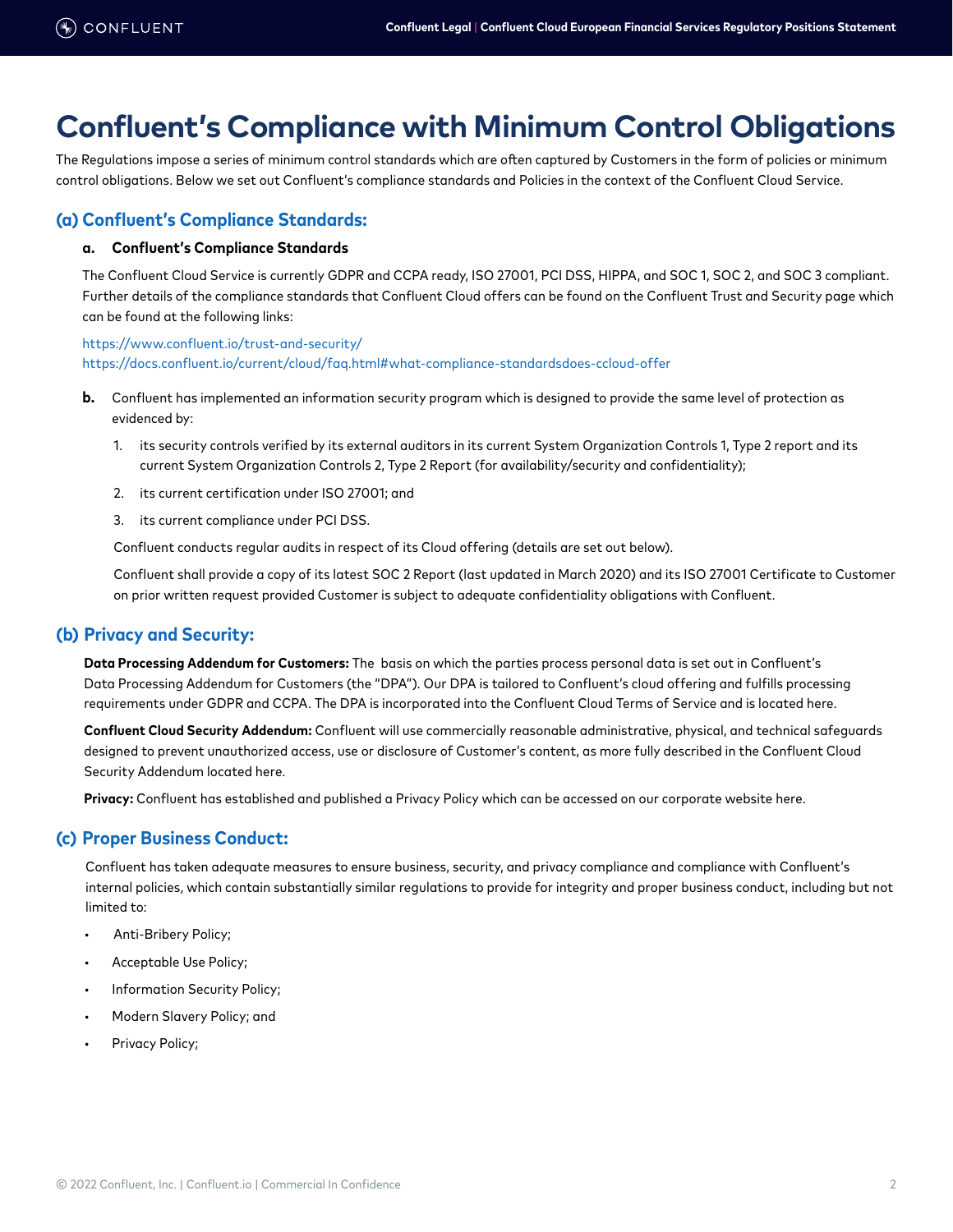### **(d) Business Continuity Program.**

Confluent has a comprehensive Business Continuity Disaster Recovery Plan ("BCDR Plan") in place intended to help our organization respond to and recover from a business disruption. The BCDR Plan coordinates all of our business disruption preparation efforts, including impact identification/analysis, plan development, and testing. Key Elements of the BCDR Plan include:

- Incident Management/BCDRP Team and Structure;
- Business Impact Analysis & Threat Assessment;
- Data Back-Up & System Recovery Strategy;
- Mission Critical Functions, People, & Systems;
- Alternate Communications-Employee & Client Strategy;
- Alternate Physical Location-Work-site Strategy;
- Critical Vendor-Service Providers & Strategy; and
- Functional Recovery Procedures & Supporting Documentation.

Confluent periodically evaluates and updates its BCDR Plan. A summary Overview of Confluent's Business Continuity and Disaster Recovery Program can be provided to customers on prior written request, provided an NDA is in place between Confluent and Customer.

### **(e) Modern Slavery Act Compliance:**

Confluent declares to be opposed to child labor, human trafficking, and modern slavery, and upholds respect, ethics, and knowledge while dealing with Customer. Confluent complies with its Modern Slavery Statement which is made available here.

### **(f) Customer's Minimum Control Obligations**

Please note that Confluent is unable to actively monitor for changes in individual customers' security controls requirements nor to adjust and implement potential changes imposed by Customer. Confluent complies with its own minimum standards and policies as further set out above.

### **(g)Confluent Compliance with Confluent Policies**

Confluent agrees to comply with the Confluent Policies, notify Customer as soon as reasonably practicable on becoming aware of any material breaches which directly pertain to Customer and its Agreement with Confluent, and to maintain evidence of compliance with these policies.

Confluent agrees to make available such evidence to Customer upon request by Customer, provided there are appropriate confidentiality obligations in place between Customer and Confluent. Confluent keeps up to date and accurate records and documentation demonstrating your compliance with the Confluent Policies.

### **(h) Regulatory Changes**

Confluent agrees that, if a change is required to the Agreement as a direct result of changes to the Regulations which mandate such a change, then Confluent will discuss in good faith and negotiate any required amendments to the Agreement mandated by the Regulations.

Customer shall have the limited right to terminate this Agreement and any applicable Order Form upon thirty (30) days' written notice to Confluent in the event that such termination is explicitly required by an applicable regulatory authority to which Customer is subject, provided (i) Customer shall provide Confluent with written evidence to demonstrate that such termination is required and (ii) Customer shall not be entitled to a refund of any Fees paid under the applicable Order Form.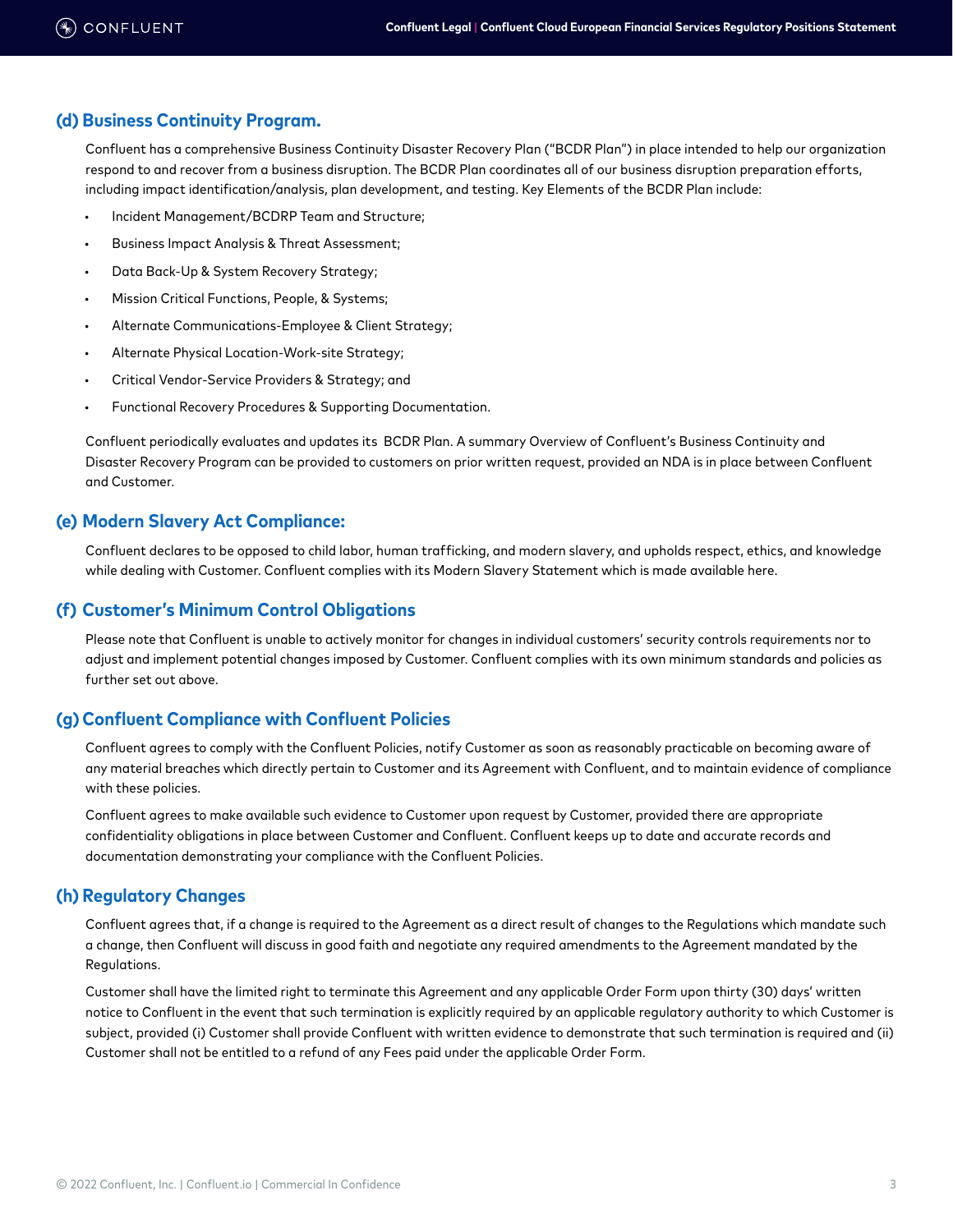# **Confluent Financial Services Addendum with Amazon; and**

# **Financial Services Addendum: United Kingdom with Amazon Web Services, Inc. ("AWS")**

Confluent has entered into the following agreements with AWS which supplement the AWS Customer Agreement between Confluent and AWS governing Confluent's use of AWS' cloud offering to provide the Confluent Cloud Service:

- 1. EBA Financial Services Addendum;
- 2. Financial Services Addendum: United Kingdom,

### together the "Addenda".

The Addenda apply where Confluent uses AWS Services to provide the Confluent Cloud Service which is subject to the regulatory oversight of the Regulator under applicable law provided Customer (or Customer's end client if applicable) is a regulated entity and is subject to applicable Regulation (as set out above). Confluent shall provide Customer with a copy of the Addenda on prior written request provided such information shall be subject to adequate obligations of confidentiality between the parties.

To the extent required by applicable Law, Regulation, Regulator, or appropriate Regulated Entity, Confluent confirms that it shall, to the extent permitted under the Addenda, assist Customer (and where applicable its clients) in exercising any of the rights available to it under the Addenda for the benefit of Customer.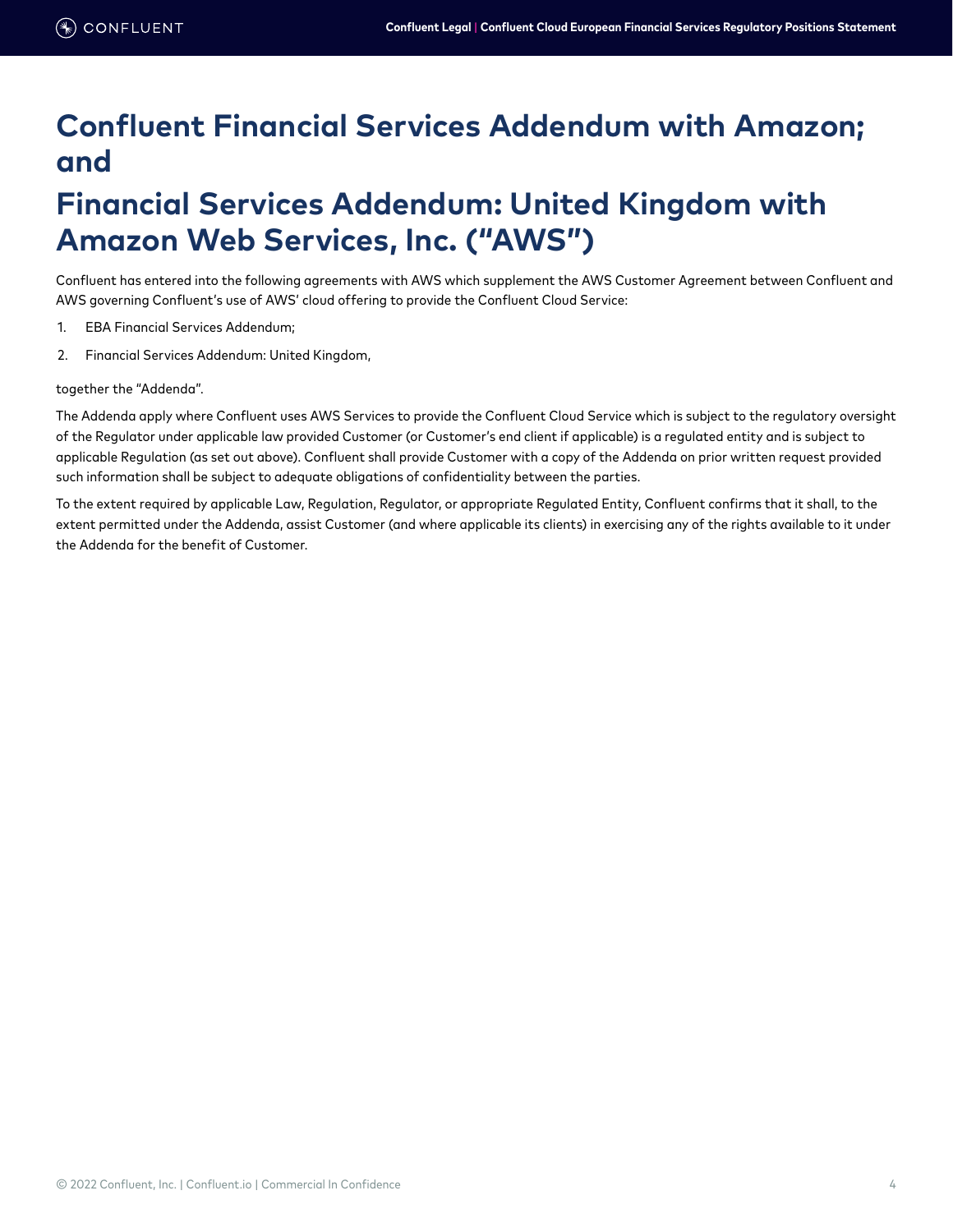# **Confluent Microsoft Customer Agreement— ISV Financial Services Amendment**

To further demonstrate its compliance with the EBA Guidelines for our customers, Confluent has entered into a Financial Services Industry ISV Amendment ("FSI ISV Amendment") to its Microsoft Customer Agreement ("MCA") which governs Confluent's use of Microsoft's Online Services.

The current version of the FSI ISV Amendment incorporates key terms drawn from the EBA Guidelines.

# **Microsoft's EBA Compliance**

Microsoft has incorporated the EBA Guidelines into the totality of its Microsoft Customer Agreement ("MCA"), including specifically in the Financial Services Industry ("FSI") Amendment (entered into between Microsoft and Confluent) as well as the Data Protection Addendum ("DPA") (explicitly incorporated into the MCA).

The Addenda apply where Confluent uses AWS Services to provide the Confluent Cloud Service which is subject to the regulatory oversight of the Regulator under applicable law provided Customer (or Customer's end client if applicable) is a regulated entity and is subject to applicable Regulation (as set out above). Confluent shall provide Customer with a copy of the Addenda on prior written request provided such information shall be subject to adequate obligations of confidentiality between the parties.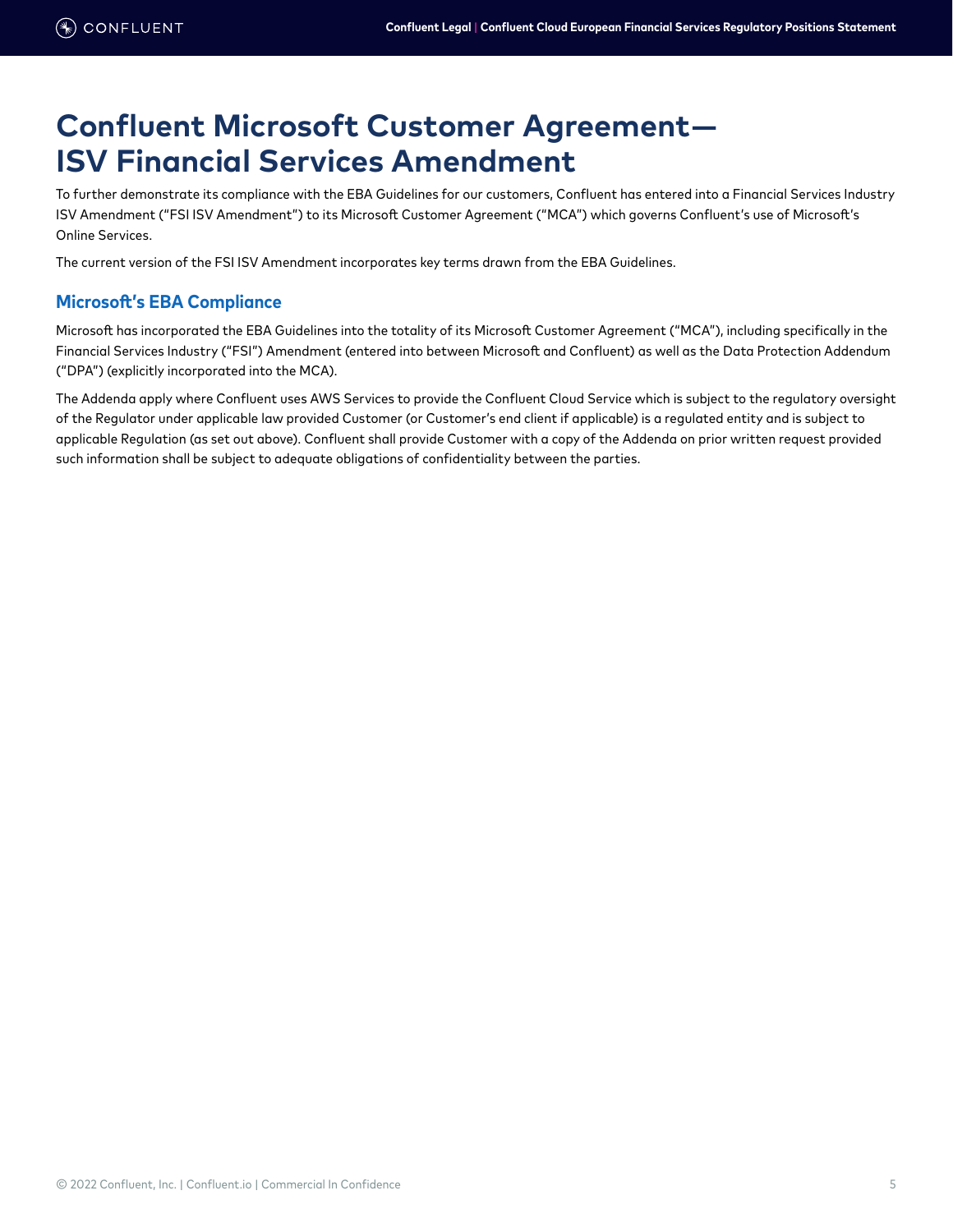# **EBA Outsourcing Guidelines—Key Requirements**

### **1. Service Defaults**

Confluent and Customer are each obligated to report possible or actual service defaults promptly. Confluent will promptly notify Customer in writing of the nature, extent, and impact of any possible or actual material service default of the Confluent Cloud Service which directly relates to Customer, or any other event that may or will prevent Confluent from providing the Confluent Cloud Service to Customer in accordance with the Agreement.

Confluent will where requested in writing also agree to assist Customer with the preparation and implementation of rectification plans required by the Customer and provide the reasonable assistance and information necessary for Confluent rectification of service defaults.

#### **2. Investigation and Audit**

**Disciplinary Proceedings.** Upon written request by Customer, to the extent legally permissible, Confluent shall provide details to Customer if it becomes aware of any disciplinary proceedings or investigation by any Regulatory Authority against Confluent, Customer, or any of their respective officers or employees. Confluent does not have an active process to trigger notifications to Customer that Confluent becomes the subject of any such proceedings or investigation.

**Audit.** Where required by Regulation to confirm the compliance of the Confluent Cloud Services and to fulfil Customer's obligations under applicable law as set out in the applicable Regulation, the parties shall in good faith:

- appoint a mutually agreed independent third party auditor;
- agree on the reasonable basis under which Confluent may permit Customer or any Regulator to access on provision of reasonable notice during normal business hours Confluent's premises, relevant records, and all documentation as may be required in order to complete any audit, review, inspection, site visit, or similar event ("Audit") (which may relate to an Audit of Confluent or Customer).

Confluent shall also where required provide reasonable assistance to Customer (or where applicable its clients) in respect of any Audit which requires Confluent to exercise its rights with AWS under the Addenda.

**Penetration and Vulnerability Testing.** Confluent conducts regular penetration and vulnerability testing of its systems which relate to the provision of the Confluent Cloud Service and agrees to provide Customer with remediation reports under NDA, which will show the original number of issues found and the number of issues remediated.

If any Audit reveals that Confluent has materially failed to perform its obligations under the Agreement, then relevant provisions of the Agreement and point 2 above will apply and Confluent may be required to rectify these activities as Service Defaults.

Customer shall comply with Confluent's reasonable directions in respect of relevant safety, security, or other reasonable policies when undertaking any Audit and Confluent's nominated representative may be present at the Audit.

As set out above, Confluent also agrees to provide Customer with such reasonable co-operation and information as may be required by Customer to fulfil regulatory reporting requirements for Customer and where applicable its clients (for example, SOC 2 reports).

### **4. Termination and Exit Assistance**

- **a. Termination.** Customer's clients often require Customer to cooperate in a smooth handover of services to third parties or the Customer's client in cases of termination or expiry of the agreement between Customer and its client. Provided Customer continues to comply pay any fees applicable in respect of the Agreement and continues to comply with its terms, Confluent agrees to provide all reasonable information and assistance required by Customer, including but not limited to granting an extension of any licences required by Customer or its client for the period of time required to effect the handover of Customer's or client's data to another third party service provider.
- **b. Exit Assistance Document.** Confluent has prepared an Exit Assistance strategy document to assist Customer in transferring Customer data from a Confluent Cloud Managed cluster to an on-premise Open Source version of Apache Kafka once Customer terminates the Confluent Cloud Services Agreement with Confluent (or an alternative solution of Customer choice).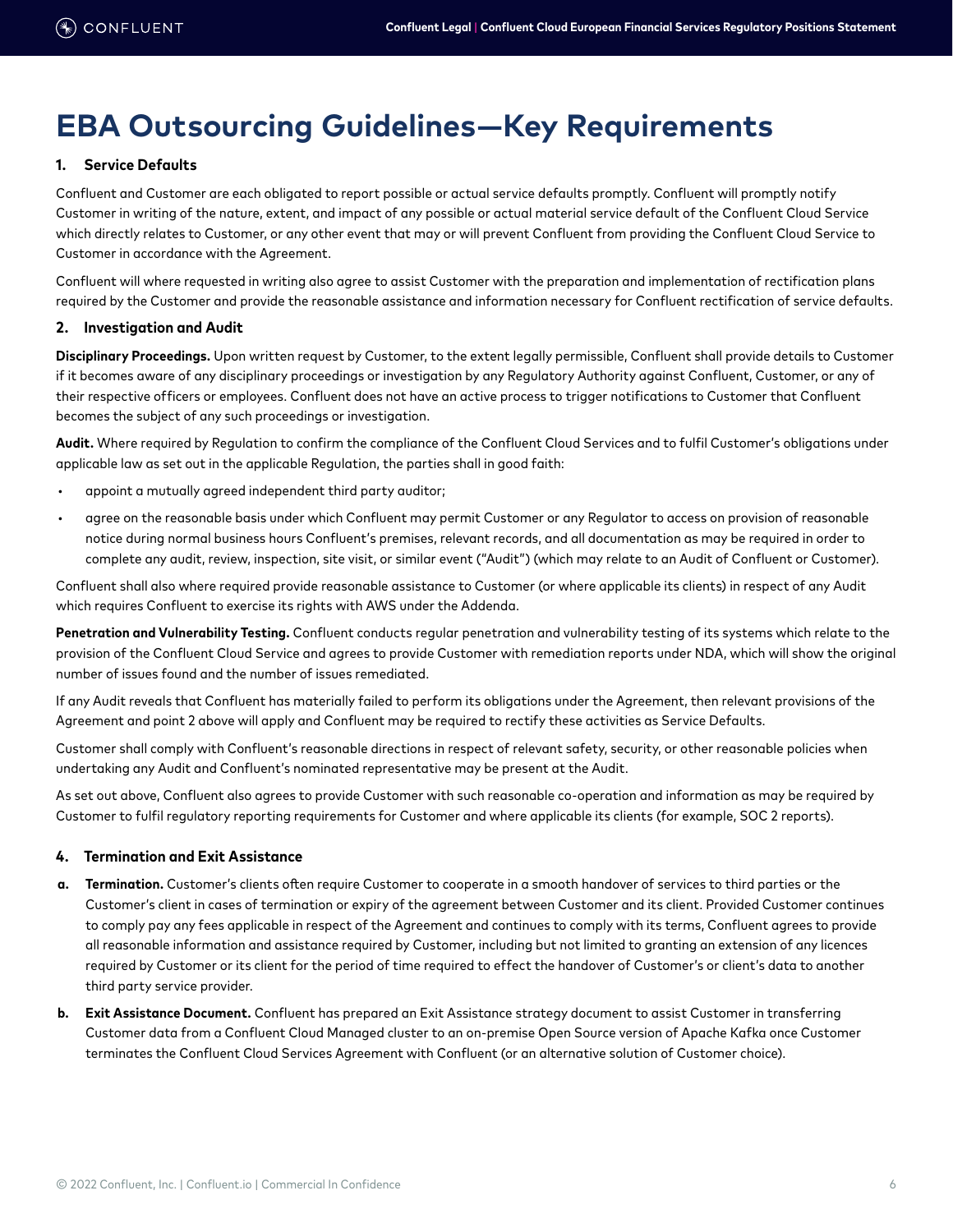The goal of this Exit Assistance document is to effect the smooth handover of services to third parties or the clients of Customer in cases of termination or expiry of the agreement between Customer and Confluent. This document covers, inter alia:

- i. material elements of transfer of responsibilities;
- ii. how data and Content (as defined in the Agreement) of Client or Customer (as applicable) shall be transitioned from the Confluent Cloud Service to a third party or the Client, including details of the processes, documentation, data transfer; and
- iii. scope of any exit assistance services to be provided after notice to terminate has been given.
- **c.** Customer and its clients, where applicable, must be able to readily access all Data related to the Confluent Cloud Service while the Agreement is in full force and effect. Confluent agrees to ensure that Customer can do so in accordance with the terms of the Agreement (including for the avoidance of doubt its service level agreement obligations).
- **d.** To the extent the terms of open source licenses applicable to Open Source Software require Confluent to make an offer to provide source code or related information in connection with the Open Source Software, such offer is made to Customer.
- **e.** Provided the Customer continues to comply with the terms of the Agreement, including Customer continuing to pay the applicable fees in respect of the Confluent Cloud Service, the Customer (on behalf of the Client) may specify that the exit assistance services to be provided by Confluent and Customer shall be entitled to extend the term of the Agreement between Confluent and Customer for a further maximum period of twelve (12) months for the transition to be completed. Confluent agrees to comply with any extended assistance period requested by the Customer.

#### **5. Data and Intellectual Property Rights**

Under the Agreement (specifically the Confluent Customer DPA), Customer may provide data (which may include 'Personal Data' as defined in the Agreement), drawings, and documents. in various formats which may belong to Customer; Customer's clients; or the end-customer of Customer's clients and which may or may not be the intellectual property of those parties ("Data"). Confluent may alternatively collect this Data its via a subcontractor if required by the Agreement. Confluent agrees to comply with the following statements:

- i. The Data and/or intellectual property belonging to (i) either party; (ii) a Customer's client; or (iii) a Customer's client's endcustomer before the commencement date of the Agreement or not created in the course of or in connection with the Agreement shall remain the exclusive property of the entity or individual owning it;
- ii. Any modifications made as part of the Subcontracted Services to Data or any intellectual property owned by Customer, its end-consumer, or its client's end-customer shall also be owned by the relevant entity or individual which owned the Data or intellectual property rights prior to modification;
- iii. Confluent is an Open Source company and it accordingly incorporates open source software into the software or services Confluent provides, including the Confluent Cloud Service. Customer hereby acknowledges that Confluent Cloud is a cloud native, elastically scalable data streaming service based on Apache Kafka (Open Source).
- iv. Except where set out in the Agreement, Confluent will not use the name or any marks of any of Customer's Clients without prior written consent from either Customer or the applicable Client.

### **6. Client Information**

- **a.** As set out in Section 5 above in relation to Data, any information provided by Customer or collected by Confluent in relation to the Services may not be owned by Confluent, but rather may be owned by its clients or their end-customers, and the clients shall be the Controller of such Data under the data protection legislation. Confluent agrees that it may be required to process Personal Data for which the Customer's clients and/or its end-customers are the Controllers in addition to Confluent Personal Data in the performance of the Services under the Agreement.
- **b.** As set out in the DPA, Confluent's Security Addendum, and Confluent's SOC 2 documentation, Customer agrees that in order to provide the Services, Confluent may engage sub-processors to process Customer Data. Confluent maintains a list of its authorized sub-processors on its website here.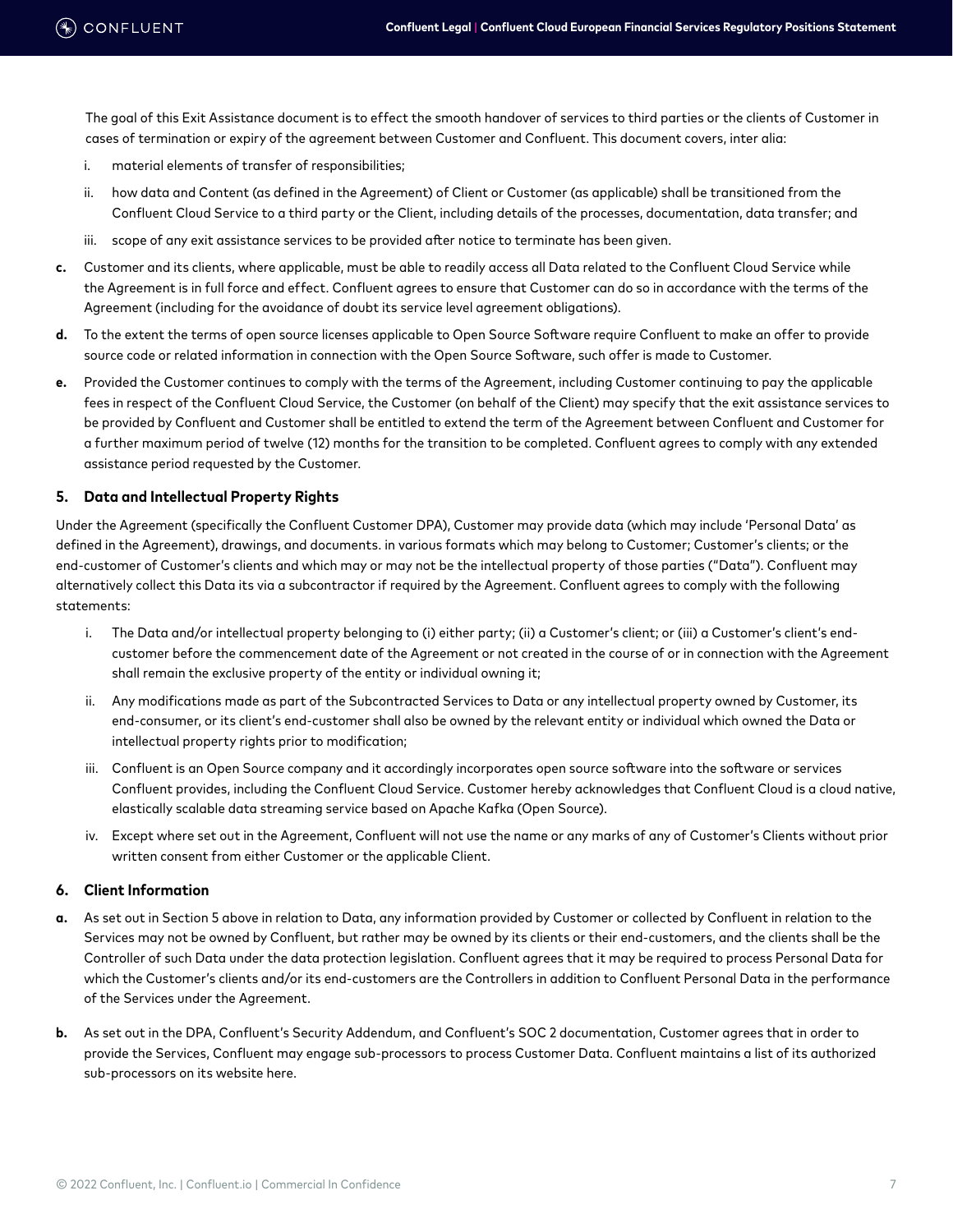- **c.** As set out in the Confluent DPA, Confluent may transfer and process Customer Data anywhere in the world where Confluent, its Affiliates or its Sub-processors maintain data processing operations. Confluent will at all times provide an adequate level of protection for the Customer Data processed, in accordance with the requirements of Data Protection Laws. Except as set out above, Confluent shall not transfer any Data outside of the EEA without Customer's prior written consent which may be subject to certain conditions as set out in the DPA.
- **d.** In addition, Confluent acknowledges and agrees that all information in any format of a confidential nature regarding the Clients, the Clients' end-customers (including the fact that they are our clients), shall be deemed to be confidential information of the parties for the purposes of the Agreement and shall fall within the definition of Confidential Information in the Agreement. The parties acknowledge and agree that Customer may share Confidential Information belonging to Confluent (other than pricing information – which shall only be shared with prior written consent) in accordance with the terms of the Agreement, and only confidential information which is relevant to the Agreement or the provision of the Confluent Cloud Service with the Client if required.
- **e.** Where Customer notifies Confluent that an agreement between Customer and a Client expires or is terminated, Confluent will promptly following that notice and in accordance with the terms of the DPA return to Customer or permanently delete beyond recovery (as directed by Confluent) all Data relating to that Client, subject to Customer data retention requirements under applicable law.

### **7. Step-In Rights**

Due to the requirements of Regulations which the Customer may be subject to, Customer or a client of Customer or its appointed agent may have certain step-in rights under its agreement with Customer in case of the occurrence of certain events which may impact the Agreement ("Step-In Event").

In a Step-In Event, Confluent agrees to continue to perform its obligations under the Agreement and shall not be entitled to terminate the Agreement by reason of the Step-In Event, provided the Customer or applicable client of the Customer continues at all times to comply with the terms of the Agreement (including continued payment of any applicable fees).

Customer acknowledges that Confluent is not able to differentiate between Customer or Customer's clients which are beneficiaries of the Confluent Cloud Service, and Confluent is dependent on Customer to mediate this requirement. Customer is responsible for designing and implementing its segmentation controls with respect to its clients and cooperating with Confluent throughout the Step-In Event.

Confluent acknowledges that a client of Customer may only 'step-in' in respect of the Confluent Cloud Service delivered to it personally and not in relation to any other client of Customer. Confluent shall therefore treat the client or its appointed agent as though it were Customer in relation to the provision of the Confluent Cloud Service to that client and cooperate with them and provide them with all information, assistance, access, and rights of use required for that particular client. However, Customer shall at all times ensure that information related to each client is stored separately and that information related to one particular client is not shared with Customer's other clients.

### **8. Confluent's Personnel**

Any Confluent personnel providing services to Customer in the United Kingdom are paid the London Living Wage or UK Living Wage (as applicable).

### **9. Assignment and Novation**

Confluent allows Customers to assign, novate, or transfer the Agreement as set out in the Confluent Cloud Terms of Service located here.

#### **10. Sub-processors and Sub-Contractors.**

Customer's clients may require that Confluent has transparency on the suppliers and subcontractors that Confluent utilizes in the delivery of the Services (as distinguished from the sub-processors referenced above). As set out above, Confluent provides a list of sub-processors as part of the data processor obligations in relation to sub processors here, but Confluent shall on written request provide a full list of any applicable subcontractor (that are separate from the sub-processors) that are material to Confluent's ability to deliver the Confluent Cloud Service to the Customer. This list can be provided on or within ten (10) business days of countersignature of this letter, and an updated list should be provided on an on-going basis as and when new subcontractors are appointed. As set out in the DPA, Confluent will provide Customer with reasonable prior notice on its website if it intends to make any changes to its Sub-processors. Customer may receive notifications of new Sub-processors and updates to existing Sub-Processors by subscribing for updates here.